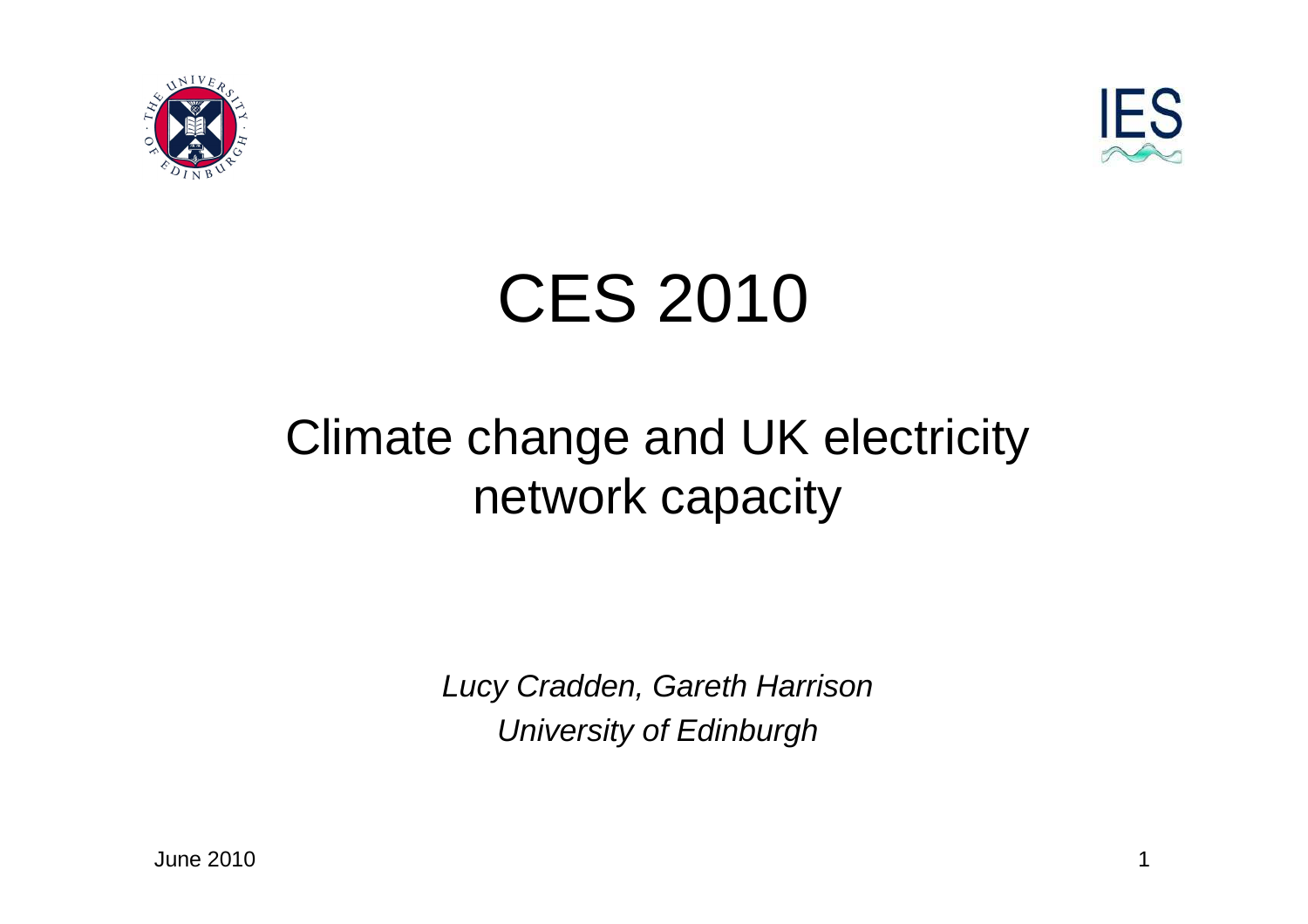

### **Contents**



- Why is electricity network capacity important –Particularly for increased renewable energy?
- How does climate influence capacity?
- What are the projections for UK climate change?
- What effect could this have on network capacity?
- How could it be mitigated?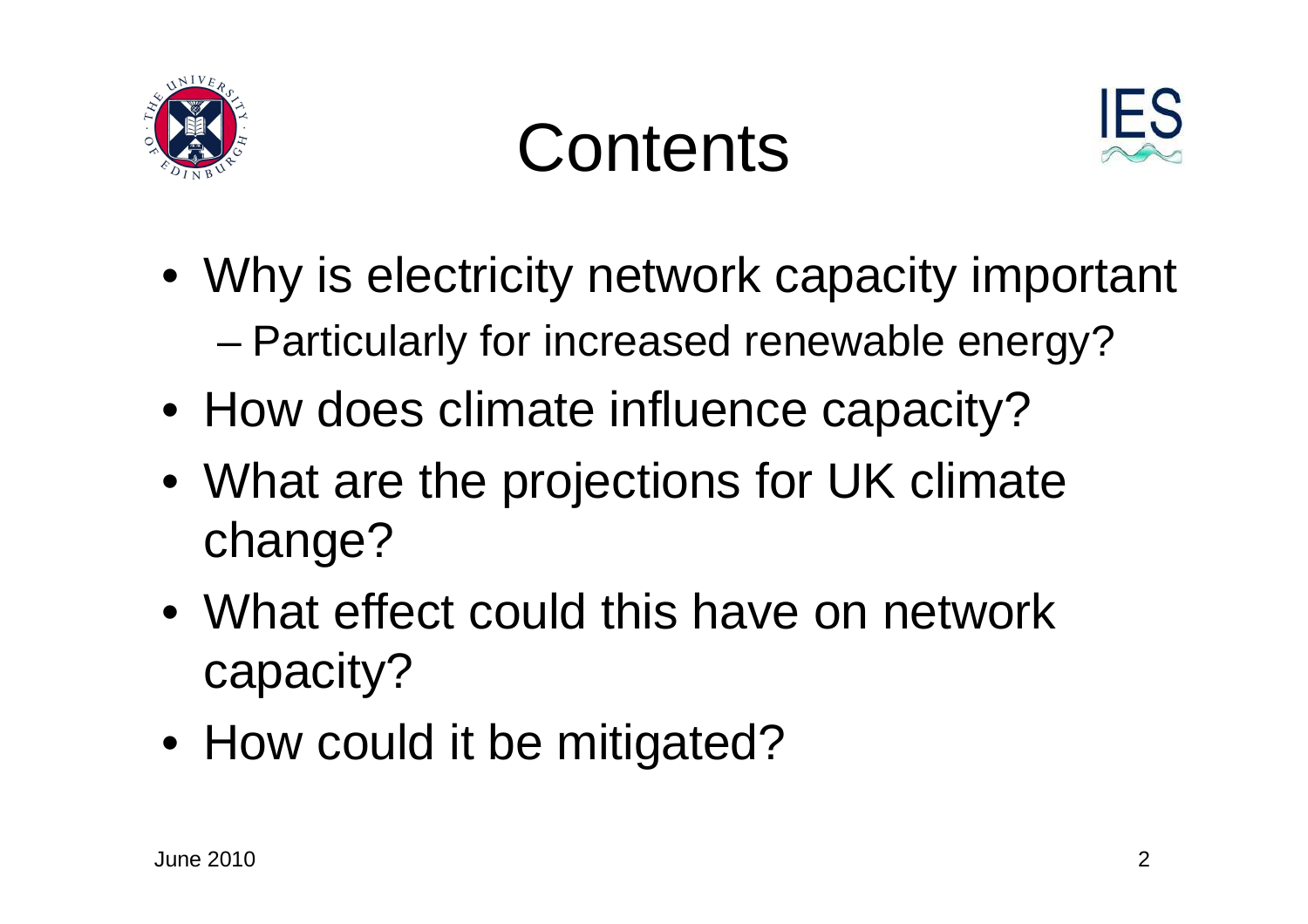

# UK electricity system





#### Research on future networks including usingclimate scenarios



**IES**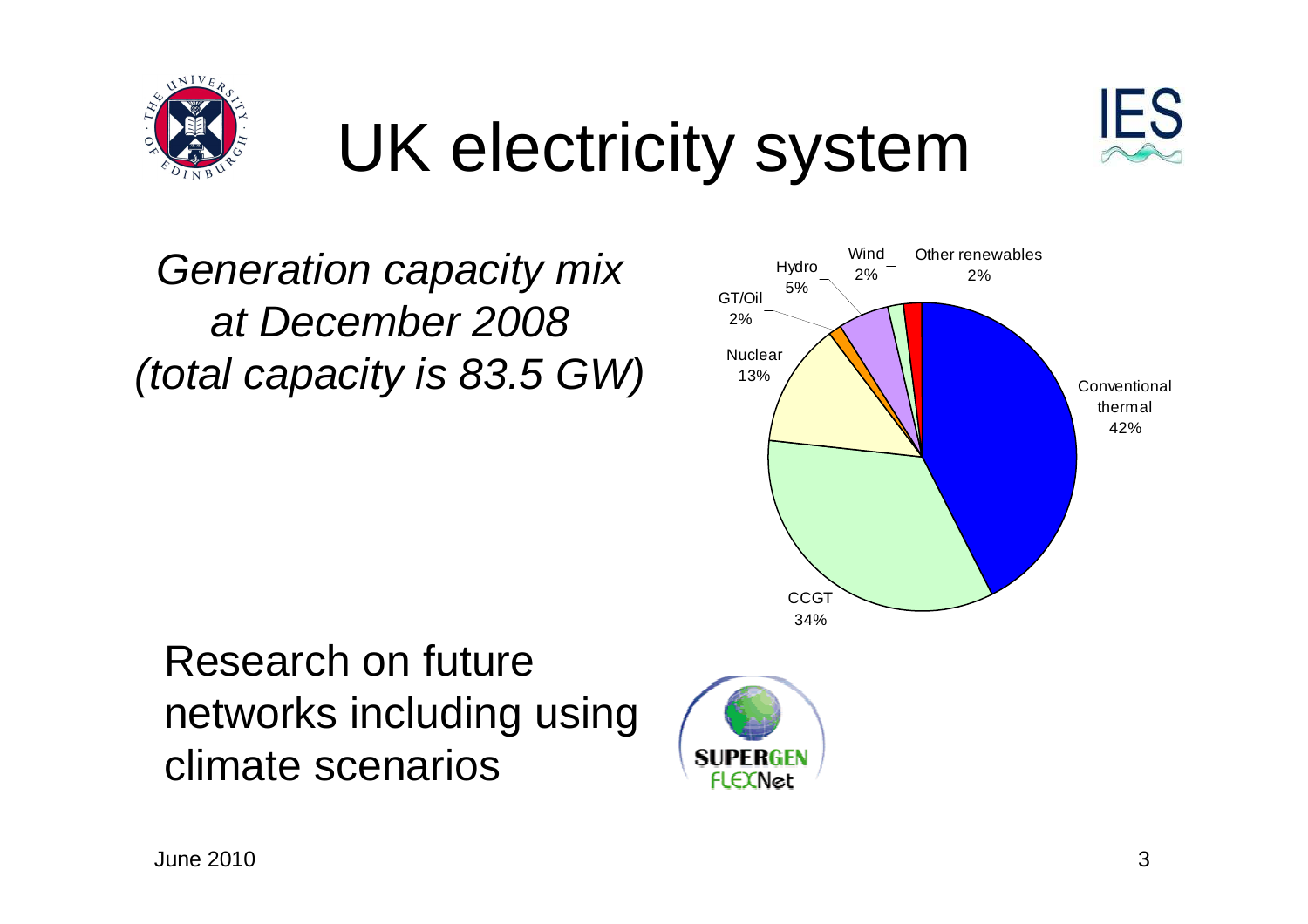



- Electric current running through a wire generates heat
- Ambient conditions superimpose both heating and cooling effects, i.e.,
	- –wind = cooling
	- –temperature, solar radiation = heating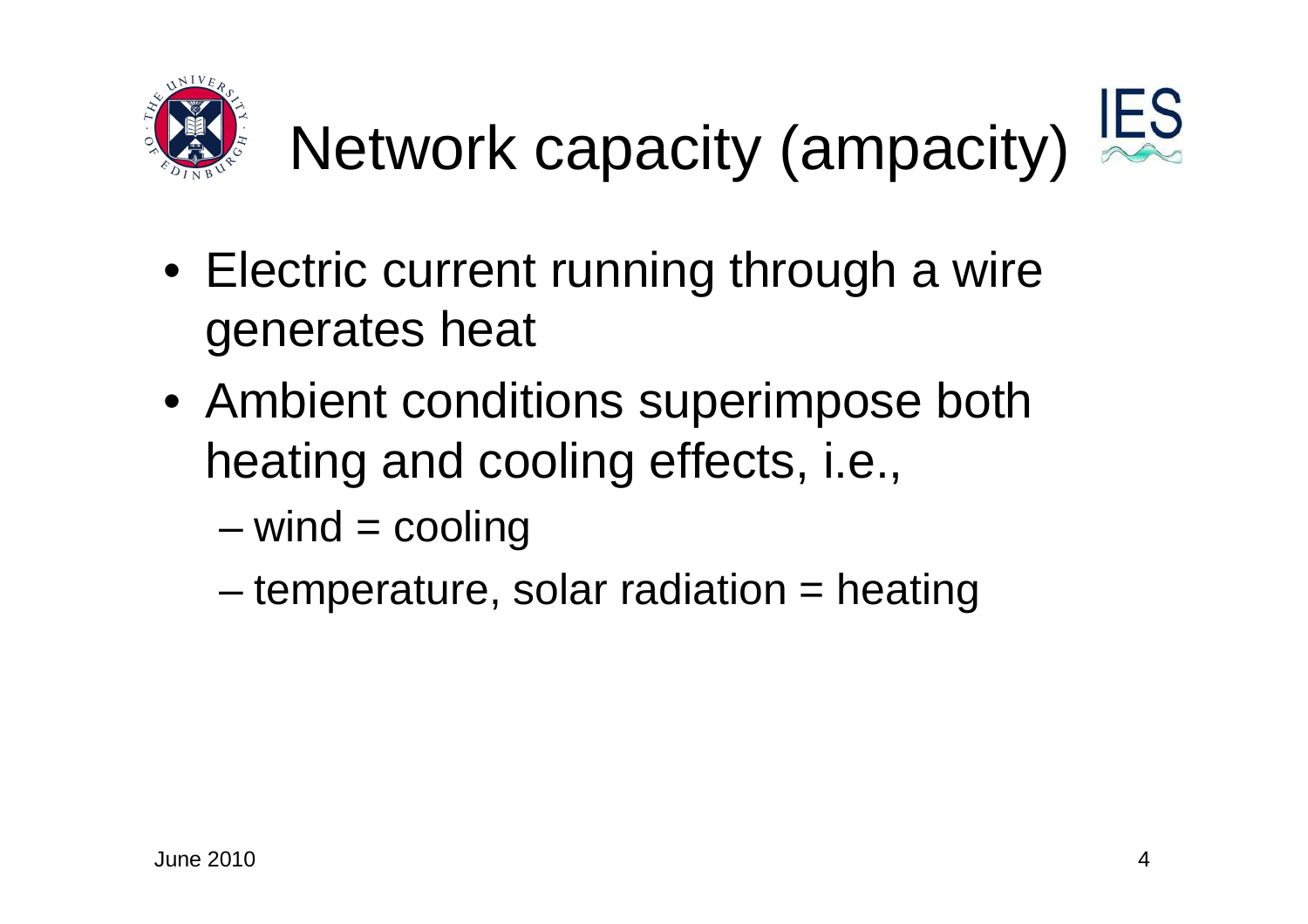

#### IES Network capacity (ampacity)



Too much heat causes 'sag' where minimum ground clearance is not achieved

- Limit to how much heat the wire can be exposed to
- Amount of allowable current based on ambient conditions is known as '**rating**'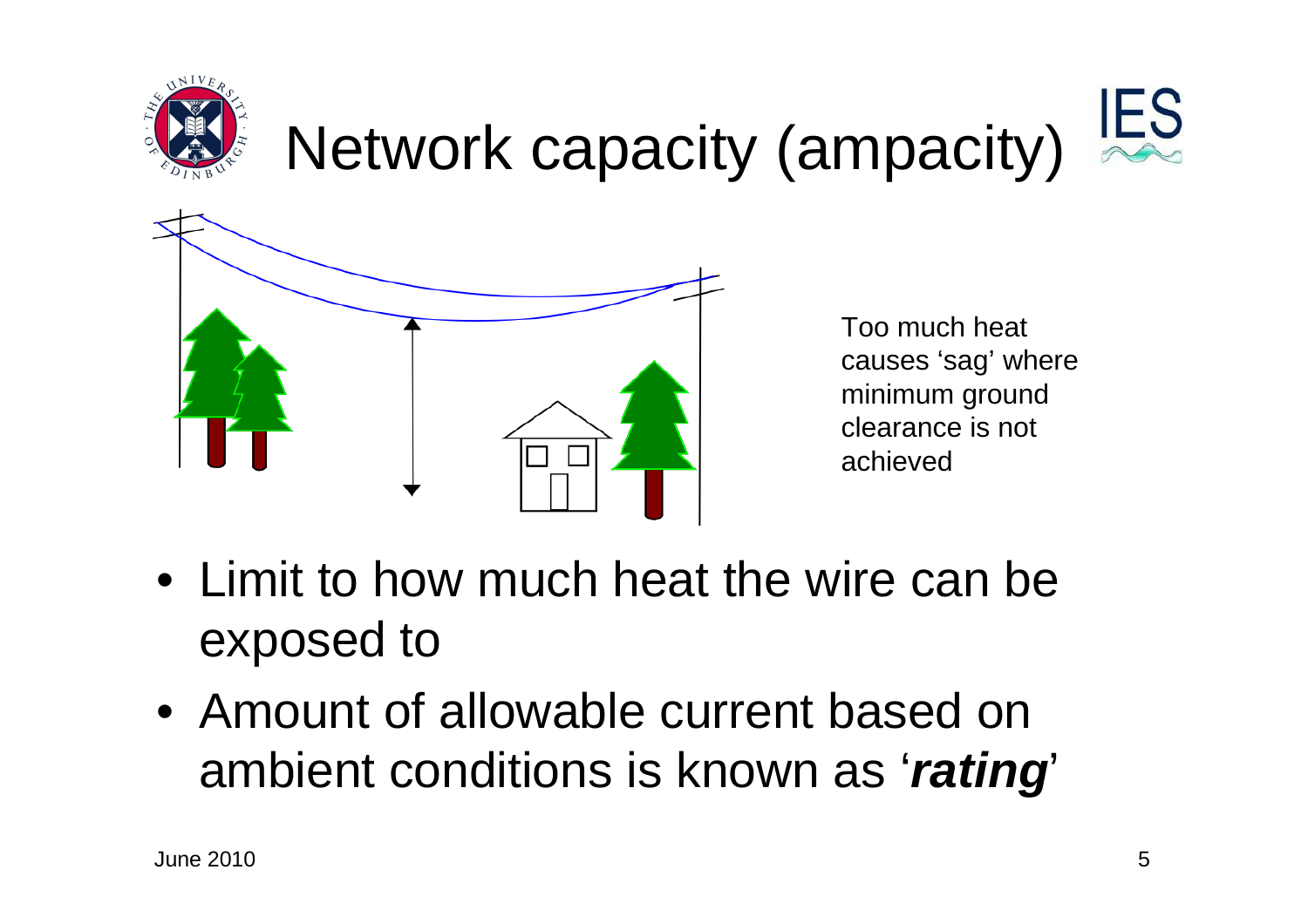

#### **IES** How are ratings determined?

• Based on thermodynamic and heat transfer models accounting for:

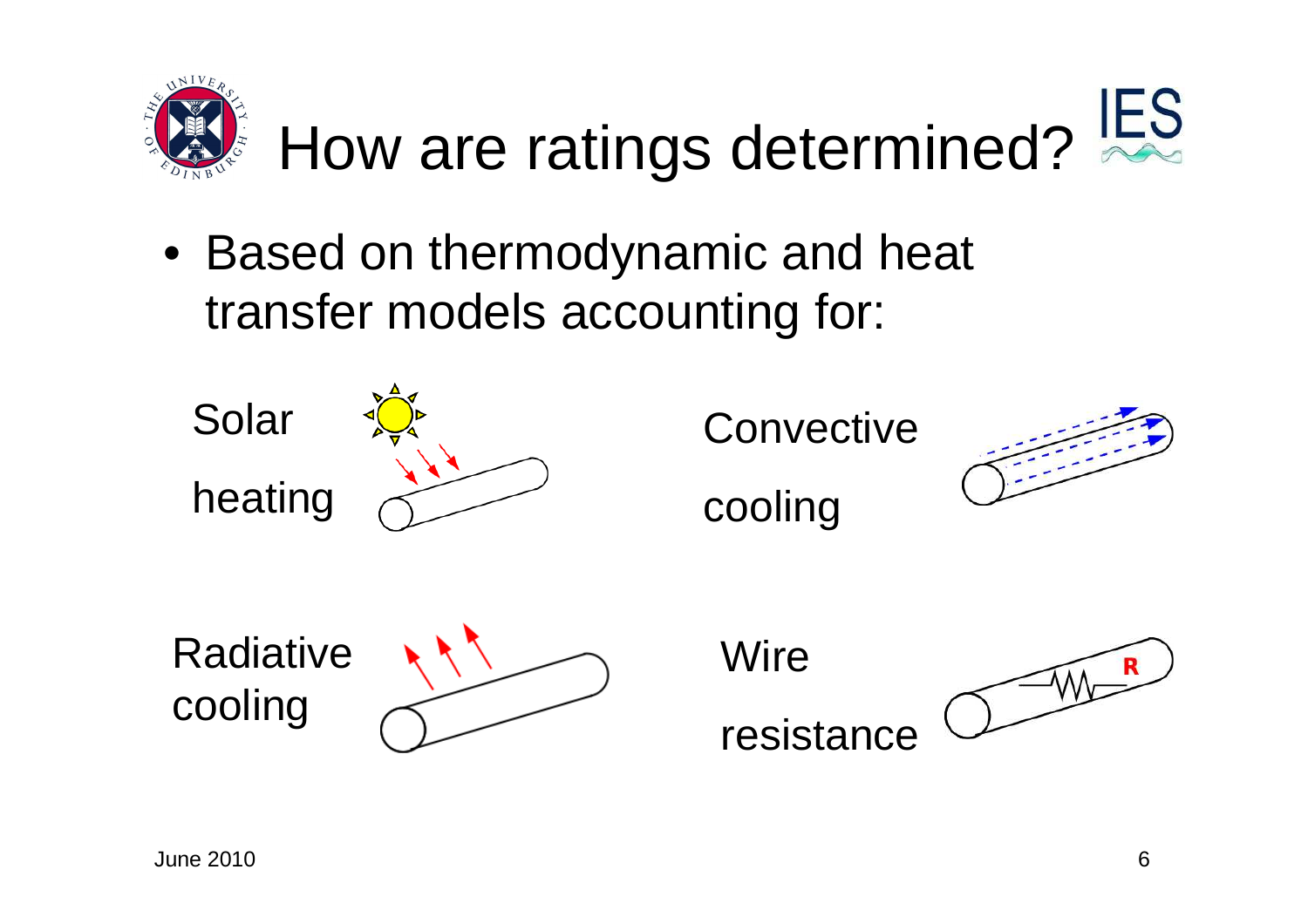

# How are ratings determined?

- UK network standards assume seasonal average temperatures and worst-case wind conditions, i.e. low wind speeds $\textsf{Summer} \rightarrow 20^{\circ}\textsf{C}; \quad \textsf{Spring/Autumn} \rightarrow 9^{\circ}\textsf{C};$  $W$ inter  $\rightarrow$  2 $^\circ{\rm C}$
- Real-time monitoring ('*dynamic rating*') is not commonly applied but is gaining interest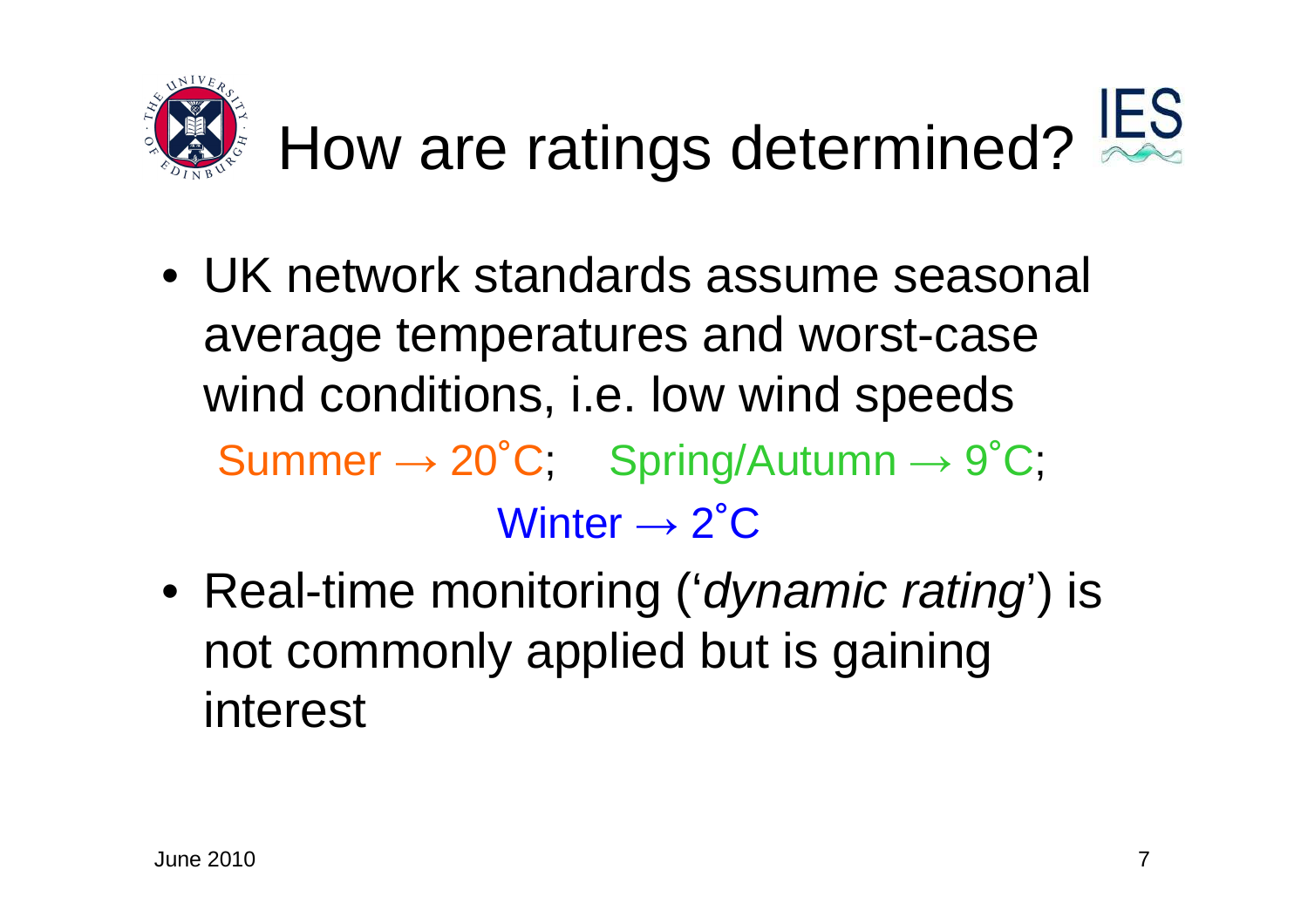

# Renewable energy





- UK network designed for large, centralised thermal generation
- • Increased levels of renewable generation
	- 'Distributed' generation
	- Generation often in places where population is low and network is currently sparse
	- Higher levels of flow on lower voltage lines may lead to breaches of thermal limits or the need to constrain generation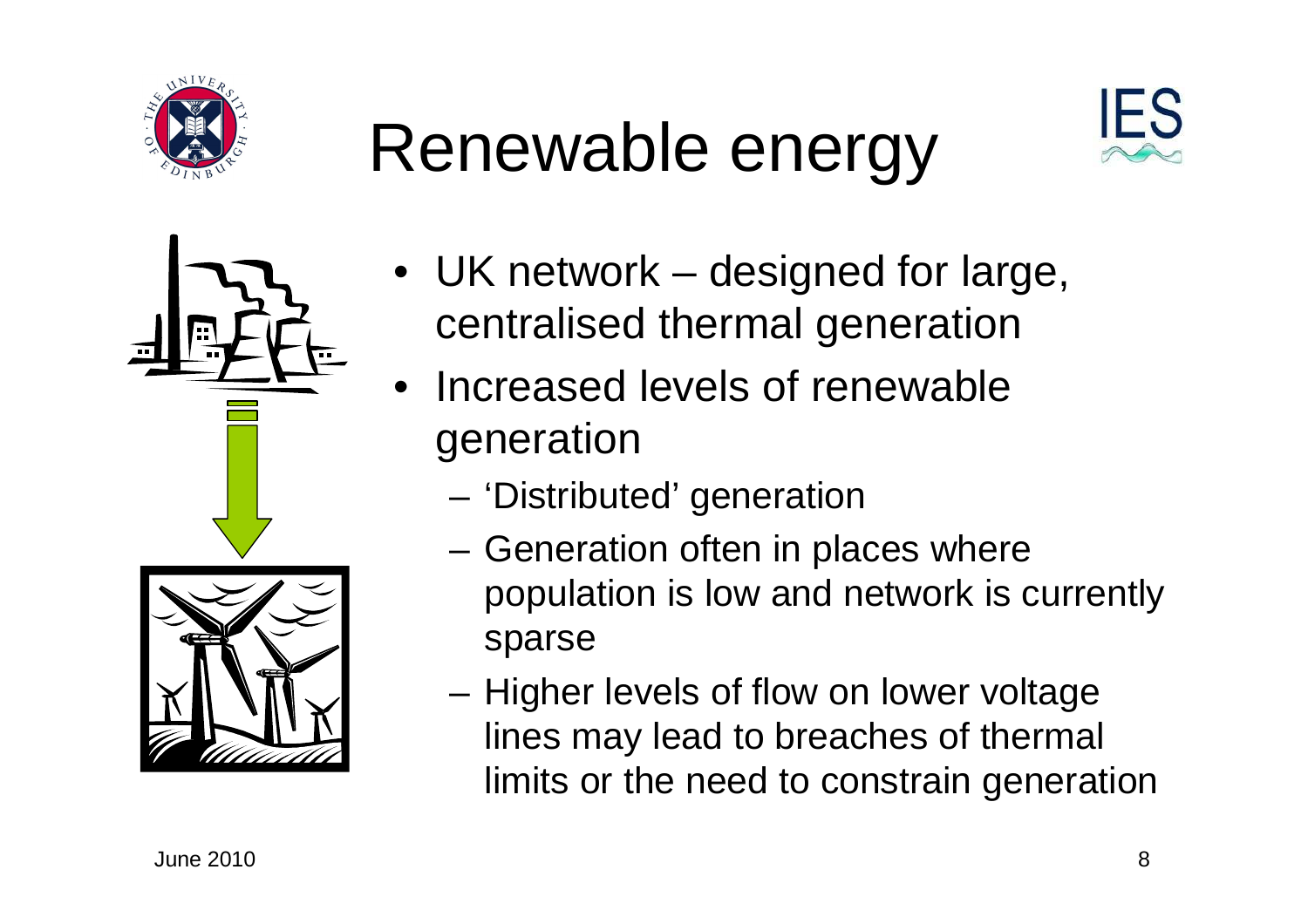

### Climate change



- Alteration in climate conditions from current expectations
	- and the state of the state **Increasing temperature/solar radiation**
	- –Wind variations
- Need to quantify the potential effects on network capacity
	- and the state of the state And understand adaptation/mitigation strategies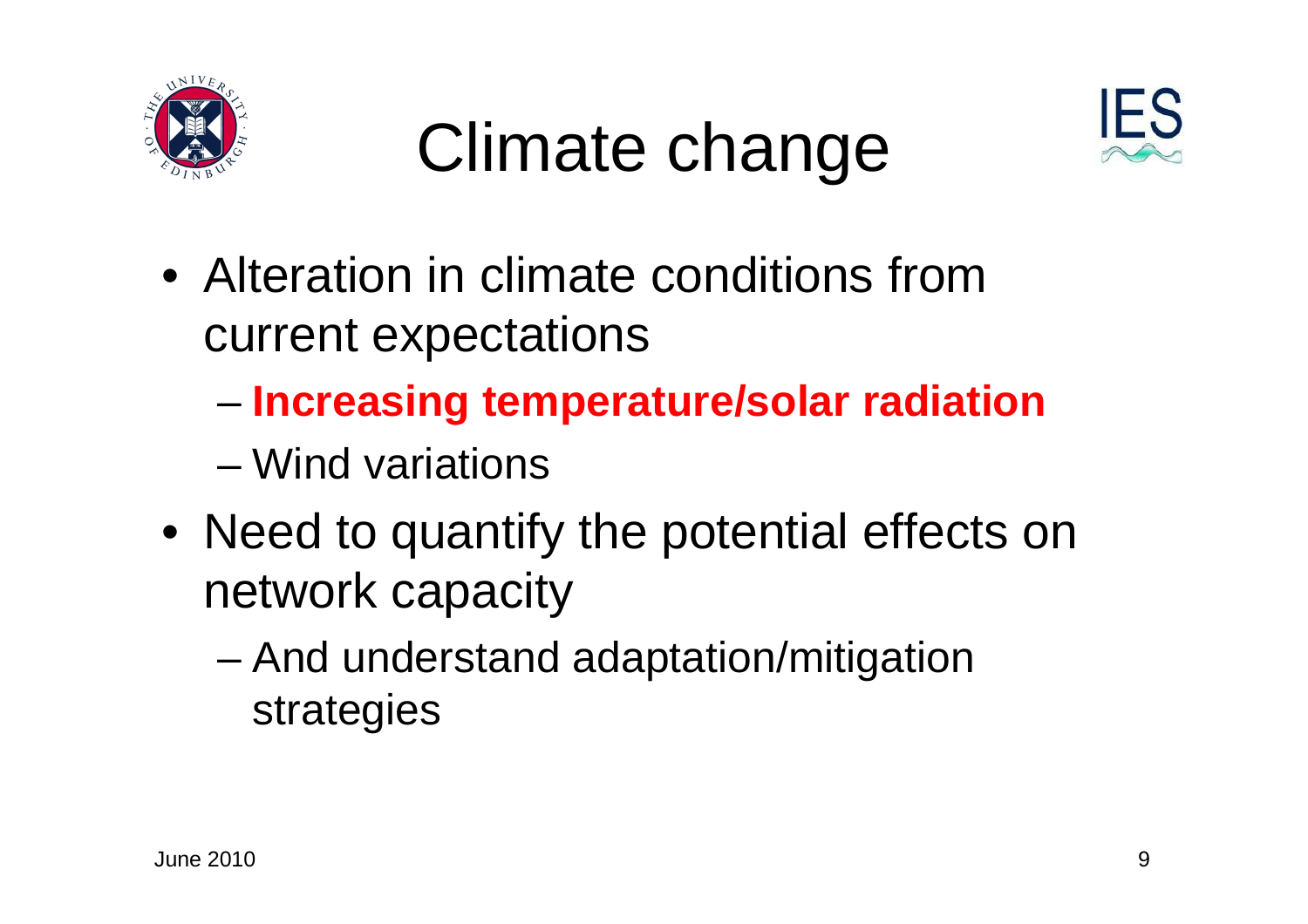

# UK climate projections



- UKCP09 UK Climate Projections 2009
- Probabilistic projections for 30-year moving periods over the next 100 years under various emissions scenarios
- Temperature and solar radiation
- Wind climate projections limited (not probabilistic)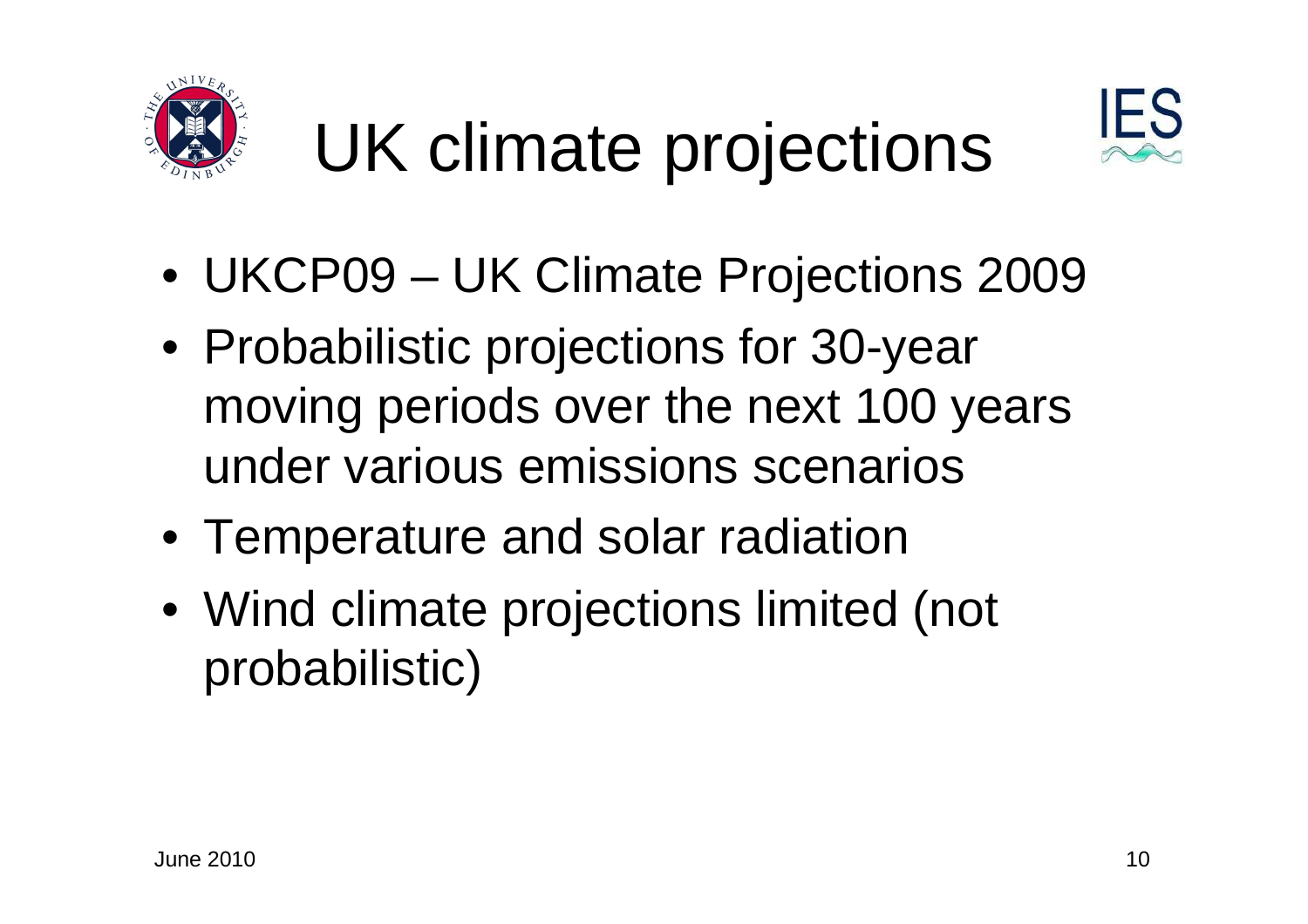

# UK climate projections

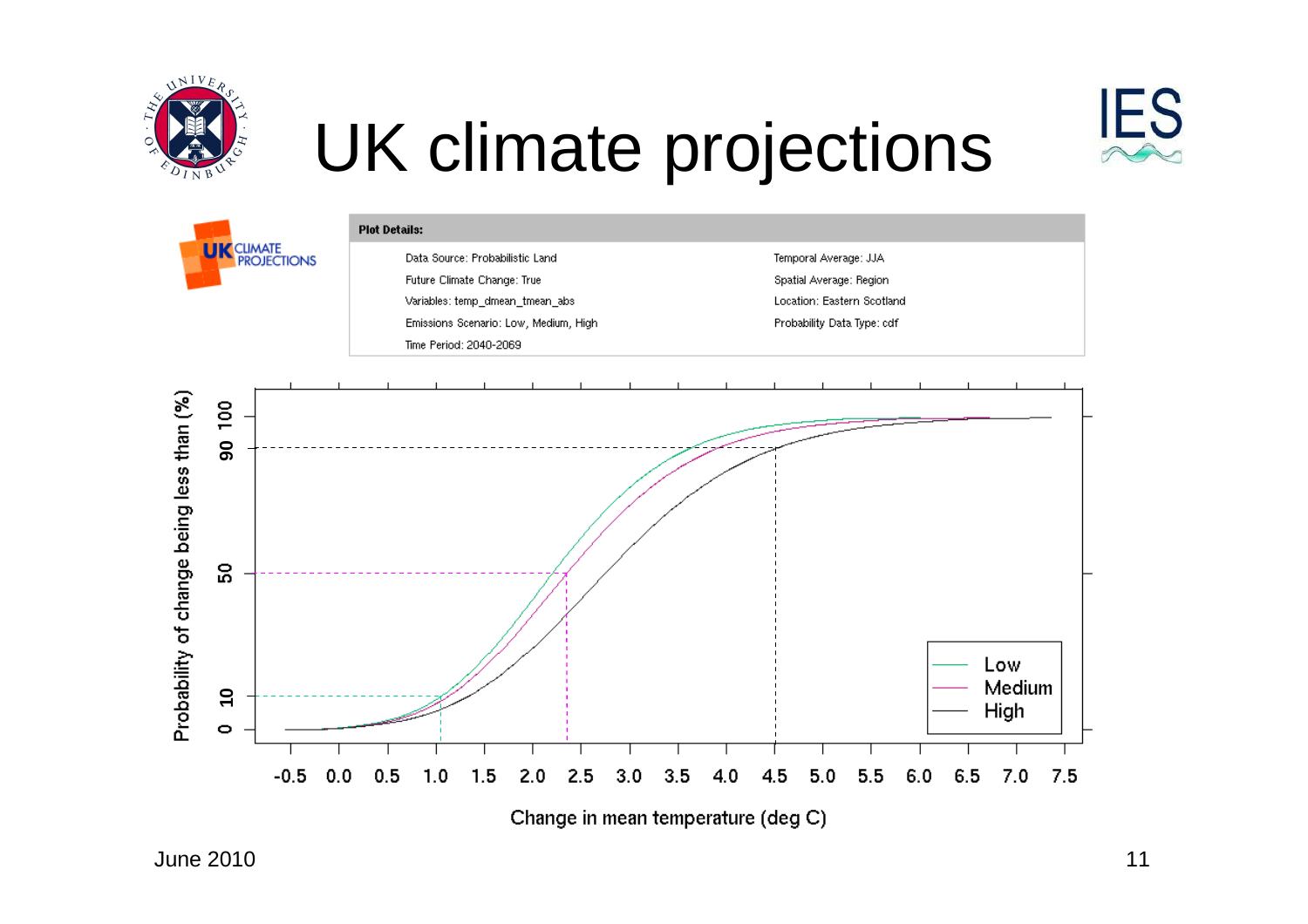

How do seasonal temperature increases impact ratings?



• Projections for change in summer mean ratings over the UK (medium emissions):

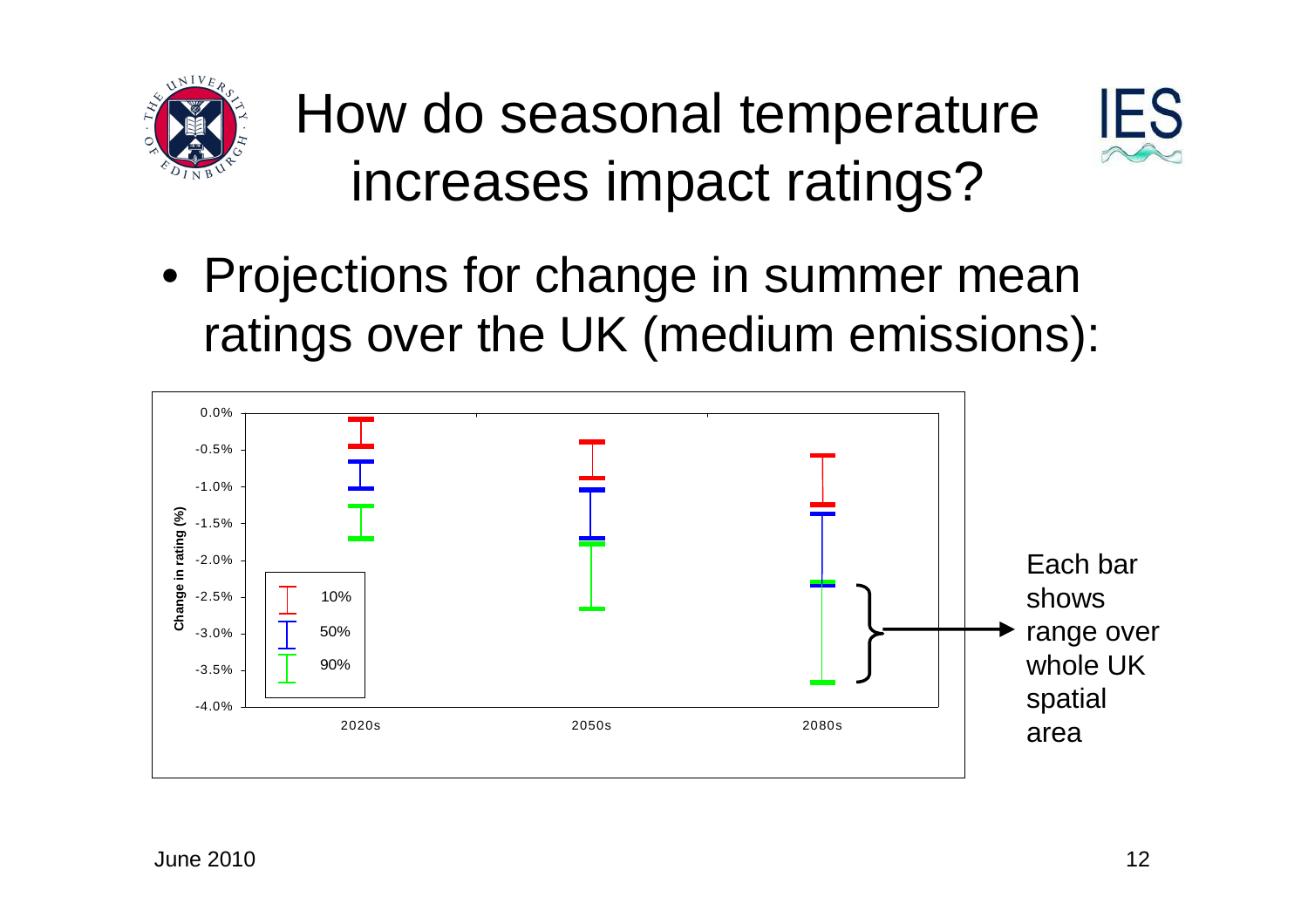

#### Is the impact similar over the whole UK?

• Changes in the summer minimum rating, i.e. worst-case conditions – max temperature:



Rating at baseline period 1961-90 (Amps)

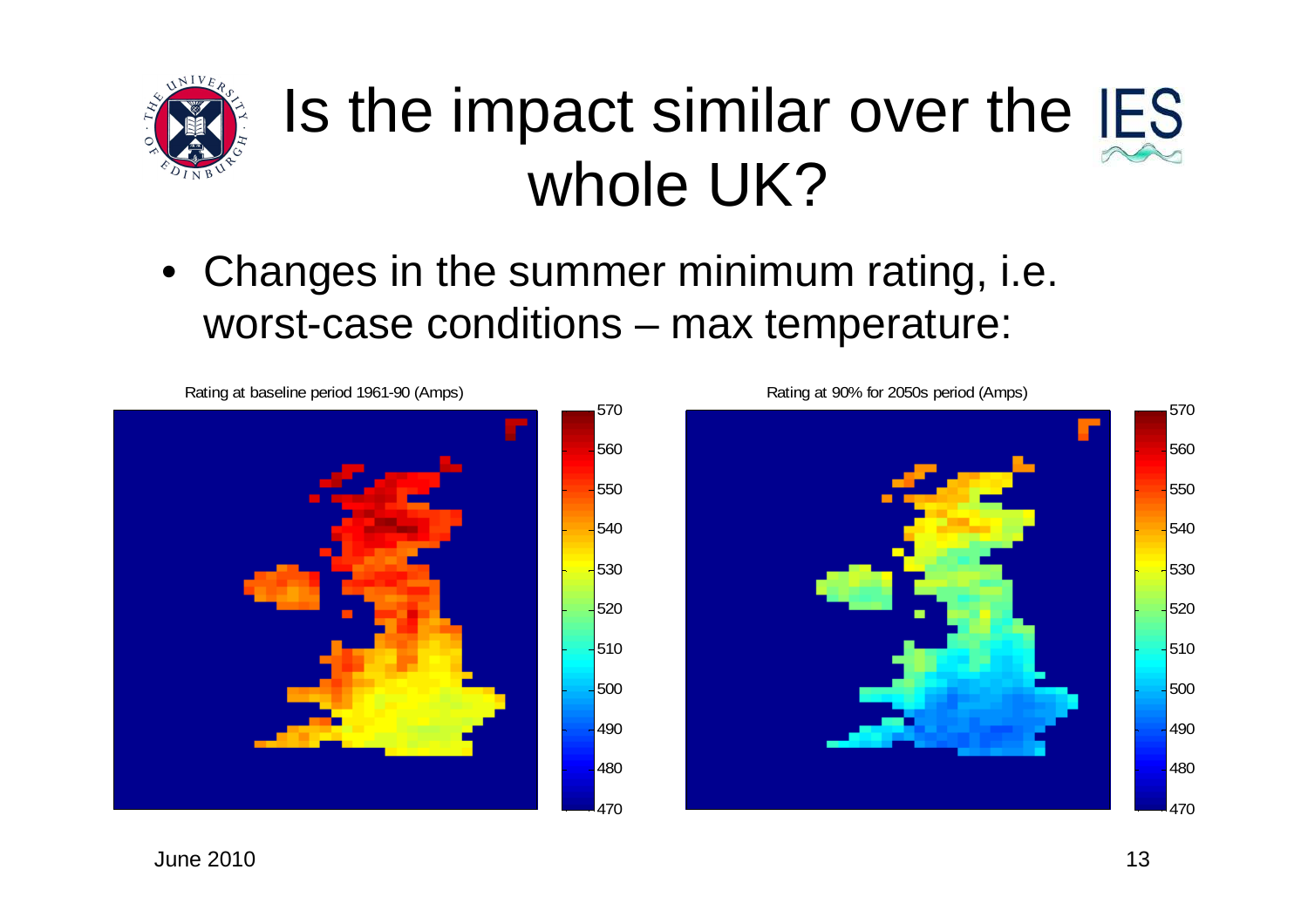

#### Time series



 $\bullet$  Using the UKCP09 'weather generator' to determine temperature and solar radiation for control period and future scenario: 2050s, medium emissions

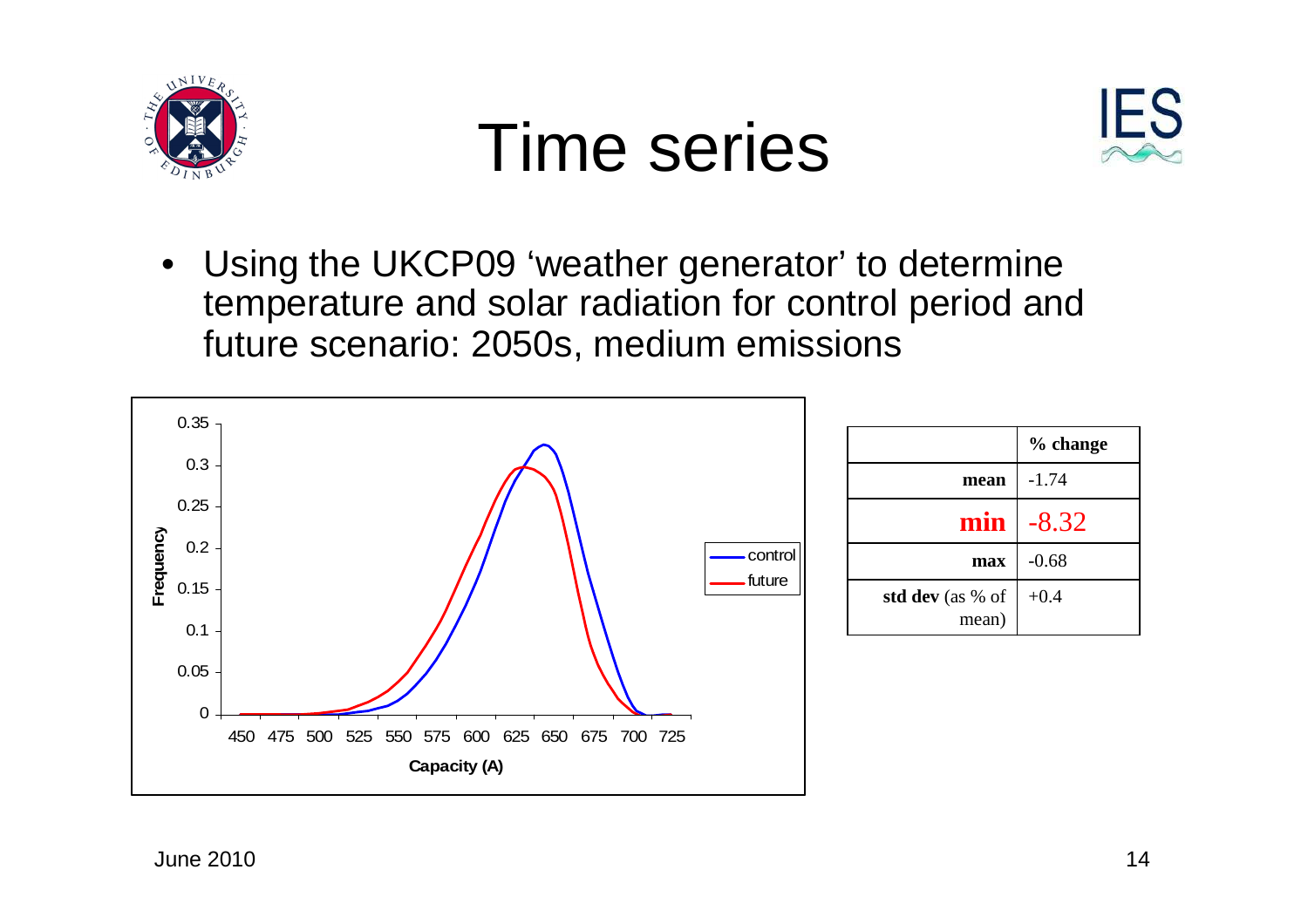

#### Time series







The future scenario contains around 20 times the number of 'breaches' of the static seasonal average rating, most of which occur in summer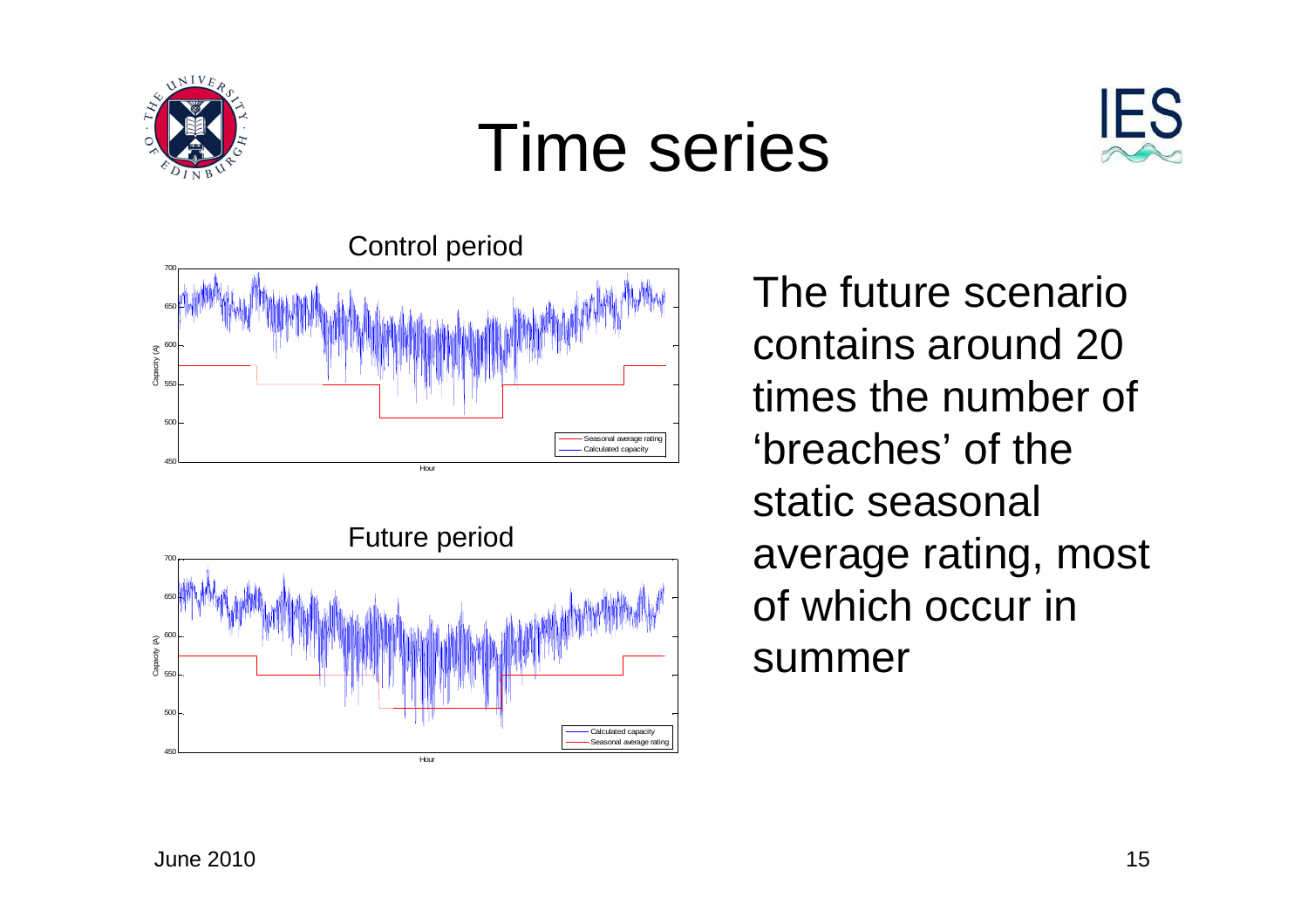

# **Mitigation**



- Real-time monitoring of weather conditions rather than seasonal average assumptions
- Includes detail of wind speeds allowing stretching of capacity for shipping larger amounts of wind power
- Studies have shown it can allow better utilisationof networks without large investments
- Could go some way to mitigate the effects of rising temperatures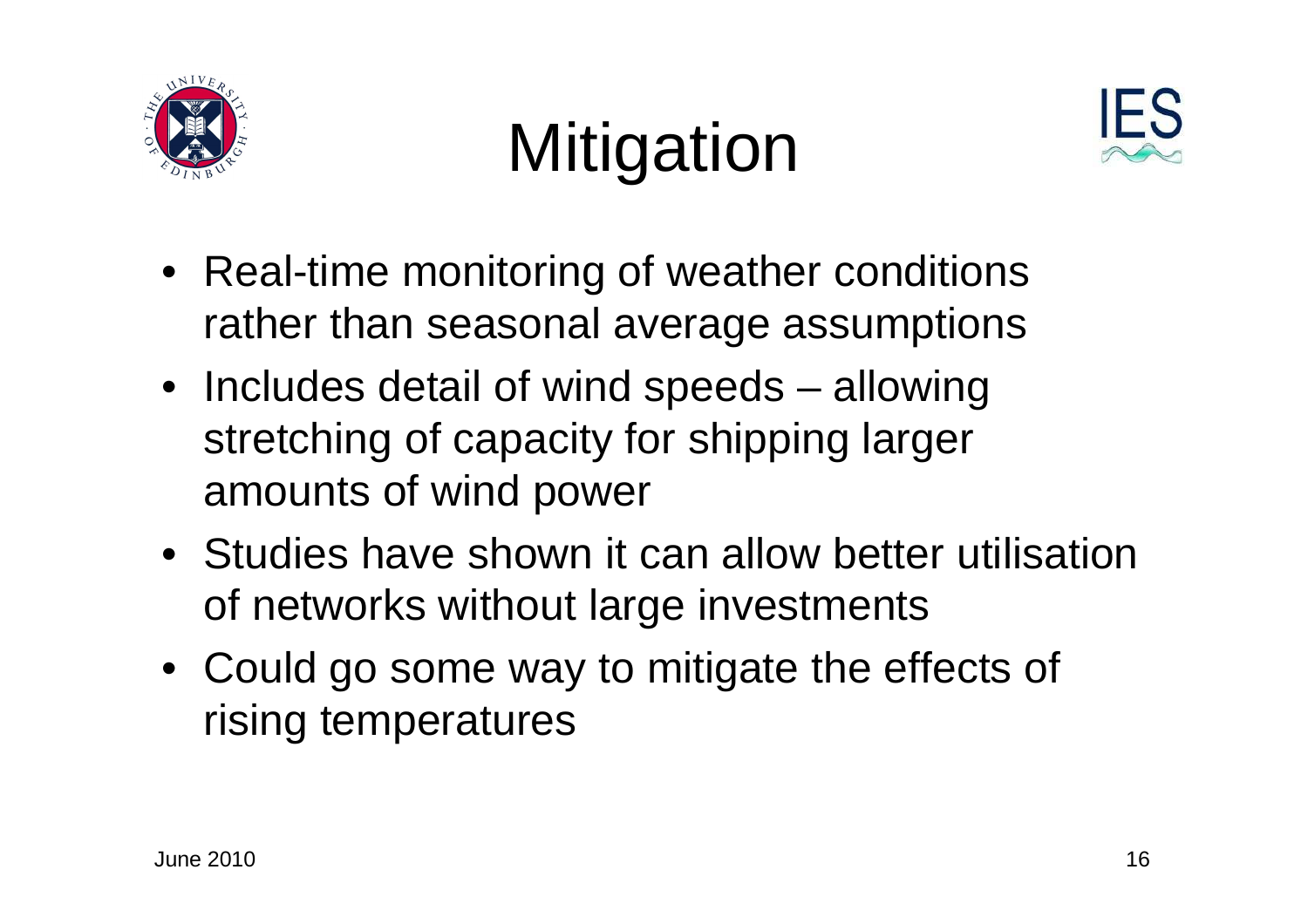





- Network capacity will be stretched to accommodate new renewable generation
- Climate change introduces increased risk of reaching thermal limits due to temperature rises
- Dynamic rating solutions may provide mitigation strategy by incorporating local weather effects